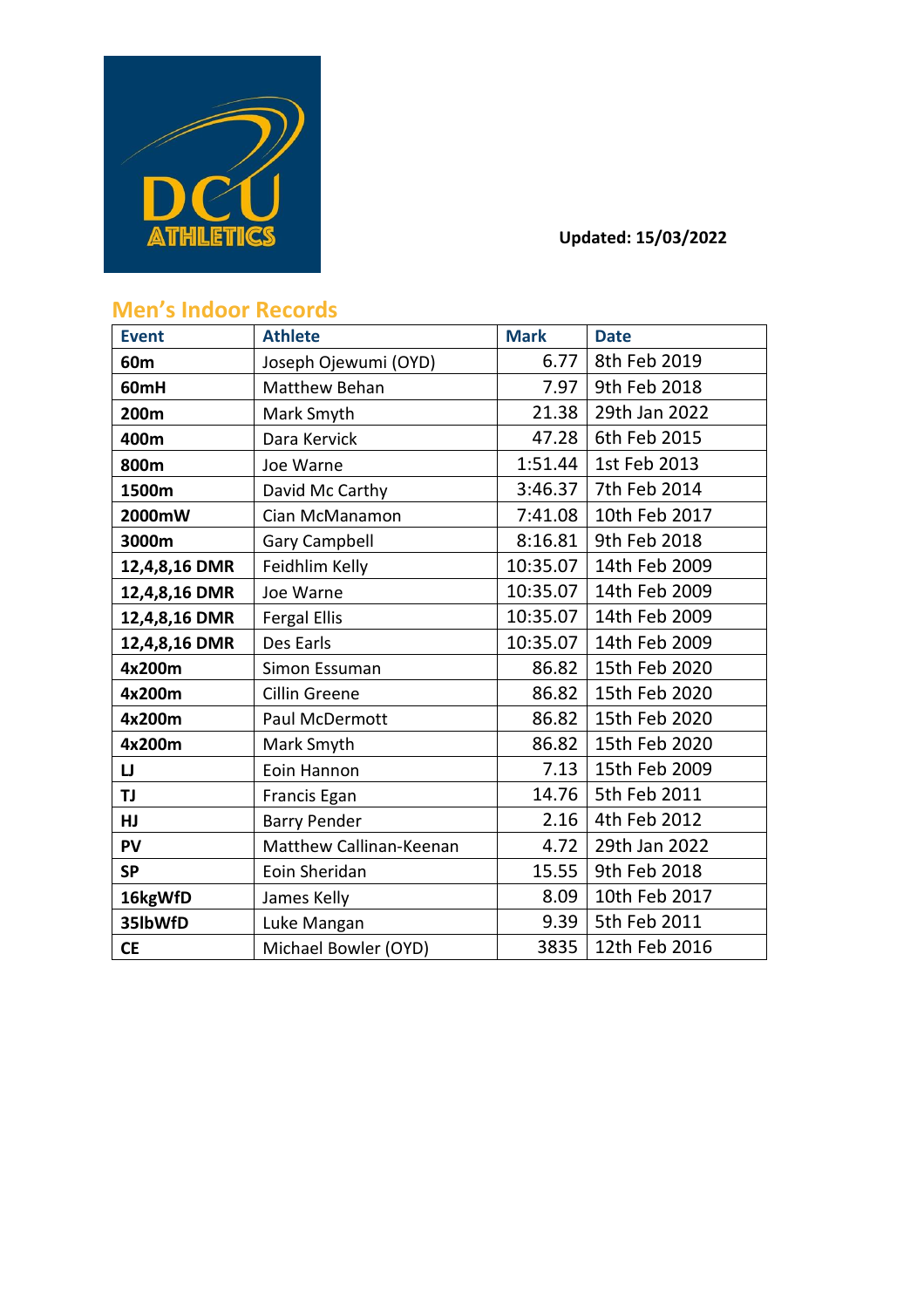## **Women's Indoor Records**

| <b>Event</b>    | <b>Athlete</b>           | <b>Mark</b> | <b>Date</b>   |
|-----------------|--------------------------|-------------|---------------|
| 60 <sub>m</sub> | Sarah Murray             | 7.46        | 12th Feb 2016 |
| 60mH            | <b>Catherine McManus</b> | 8.44        | 6th Feb 2015  |
| 200m            | Stephanie Creaner        | 23.82       | 6th Feb 2015  |
| 400m            | Sophie Becker            | 54.76       | 9th Feb 2018  |
| 800m            | Nadia Power              | 2:08.28     | 8th Feb 2019  |
| 1500m           | Nadia Power              | 4:30.22     | 9th Feb 2018  |
| 1500mW          | Laura Reynolds           | 6:17.04     | 5th Feb 2011  |
| 3000m           | Aoife O'Cuill            | 9:34.42     | 29th Jan 2022 |
| 12,4,8,16 DMR   | <b>Susan McManus</b>     | 12:33.83    | 14th Feb 2009 |
| 12,4,8,16 DMR   | Roisin Anglim            | 12:33.83    | 14th Feb 2009 |
| 12,4,8,16 DMR   | Nicola Hackett           | 12:33.83    | 14th Feb 2009 |
| 12,4,8,16 DMR   | Ciara Durkan             | 12:33.83    | 14th Feb 2009 |
| 4x200m          | <b>Catherine McManus</b> | 98.54       | 6th Feb 2015  |
| 4x200m          | Stephanie Creaner        | 98.54       | 6th Feb 2015  |
| 4x200m          | Cliodhna Manning         | 98.54       | 6th Feb 2015  |
| 4x200m          | Sarah Murray             | 98.54       | 6th Feb 2015  |
| IJ              | Sarah Mc Carthy          | 6.12        | 6th Feb 2015  |
| TJ              | Saragh Buggy             | 13.18       | 15th Feb 2020 |
| HJ              | Cathriona Farrell (OYD)  | 1.81        | 7th Feb 2014  |
| PV              | Nikita Savage            | 3.00        | 1st Feb 2013  |
| <b>SP</b>       | Michaela Walsh           | 15.04       | 29th Jan 2022 |
| 20lb WfD        | Mary Sutherland          | 7.19        | 13th Feb 2010 |
| 8kgWfD          | Sophie Parkinson Brown   | 8.66        | 12th Feb 2016 |
| <b>CE</b>       | Elizabeth Morland        | 3985        | 9th Feb 2018  |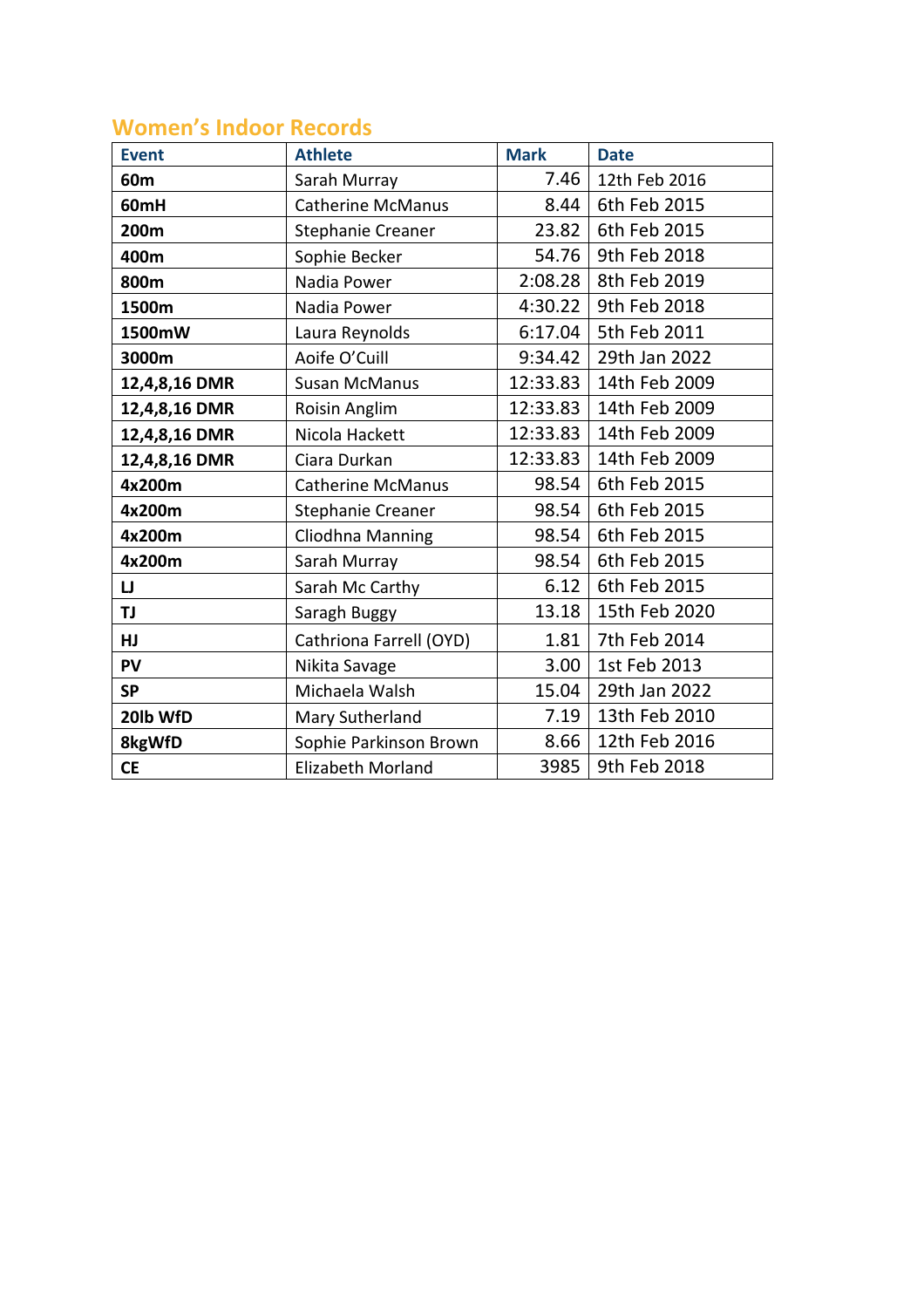# **Men's Outdoor Records**

| <b>Event</b> | <b>Athlete</b>         | <b>Mark</b> | <b>Date</b>              |
|--------------|------------------------|-------------|--------------------------|
| 100m         | <b>Steven Colvert</b>  | 10.66       | 12th to 13th Apr<br>2013 |
| <b>110mH</b> | Matthew Behan          | 14.16       | 13th to 14th Apr<br>2018 |
| 200m         | <b>Chris Russell</b>   | 21.38       | 30th Apr 2011            |
| 400m         | Dara Kervick           | 47.61       | 11th to 12th Apr<br>2014 |
| 400mH        | John Fagan             | 53.29       | 24th Apr 2010            |
| 800m         | Eoin Everard           | 1:52.04     | 14th Apr 2007            |
| 1500m        | Danny Darcy            | 3:51.41     | 14th Apr 2007            |
| 3000mSC      | <b>Brian Fay</b>       | 9:01.48     | 5th to 6th Apr 2019      |
| 3000mW       | Joseph Ryan            | 12:37.20    | 19th to 20th Apr<br>1996 |
| 5000m        | Mark Christie          | 14:19.40    | 22nd Apr 2006            |
| 10000m       | Mark Christie          | 29:52.95    | 13th Apr 2007            |
| 4x100m       | Cillin Greene          | 41.59       | 5th to 6th Apr 2019      |
| 4x100m       | Sean O'Driscoll        | 41.59       | 5th to 6th Apr 2019      |
| 4x100m       | Paul McDermott         | 41.59       | 5th to 6th Apr 2019      |
| 4x100m       | Matthew Behan          | 41.59       | 5th to 6th Apr 2019      |
| 4x400m       | Dara Kervick           | 3:16.64     | 11th to 12th Apr<br>2014 |
| 4x400m       | Eoin Mulhall           | 3:16.64     | 11th to 12th Apr<br>2014 |
| 4x400m       | <b>Timmy Crowe</b>     | 3:16.64     | 11th to 12th Apr<br>2014 |
| 4x400m       | Evan Mc Guire          | 3:16.64     | 11th to 12th Apr<br>2014 |
| IJ           | Eoin Hannon            | 7.40        | 23rd Apr 2010            |
| TJ           | Eoin Kelly             | 14.82       | 24th Apr 2010            |
| HJ           | Kourosh Foroughi (OYD) | 2.12        | 11th to 12th Apr<br>2014 |
| <b>PV</b>    | Anthony McCreery       | 4.30        | 19th Apr 2008            |
| <b>SP</b>    | Eoin Sheridan          | 14.74       | 5th to 6th Apr 2019      |
| DT           | Eoin Sheridan          | 53.72       | 5th to 6th Apr 2019      |
| HT           | <b>Adam King</b>       | 63.51       | 7th to 8th Apr 2017      |
| JT           | <b>Stephen Rice</b>    | 61.18       | 7th to 8th Apr 2017      |
| 16kgWfD      | Darragh Gaffney        | 8.55        | 5th to 6th Apr 2019      |
| 35lbWfD      | Luke Mangan            | 9.93        | 30th Apr 2011            |
| <b>CE</b>    | Michael Bowler         | 3580        | 10th to 11th Apr<br>2015 |